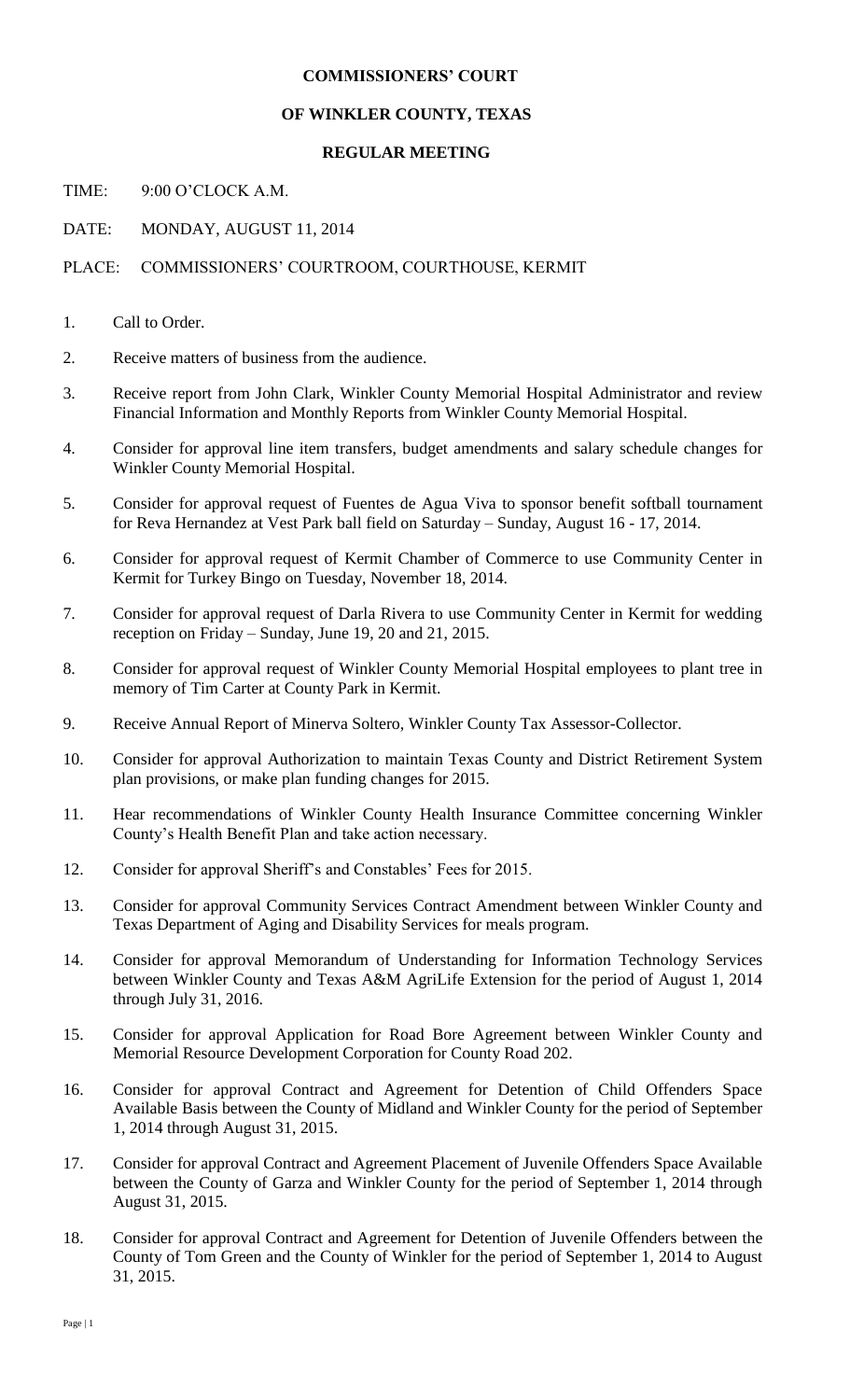- 19. Consider for approval Contract and Agreement for Secure Long-Term and Short-Term Residential Service of Juvenile Offenders between Hays County Juvenile Board and the County of Winkler for the period of September 1, 2014 through August 31, 2015.
- 20. Consider for approval Standard Residential Placement Contract between Winkler County and Pathways 3H Youth Ranch for the period of September 1, 2014 through August 31, 2015.
- 21. Consider for approval Gulf Coast Trades Center Contract for Residential Services between Winkler County and Gulf Coast Trades Center, Inc. for the period of September 1, 2014 through August 31, 2015.
- 22. Consider for approval Contract for Residential Services between the County of Winkler and Shoreline, Inc. for the period of September 1, 2014 through August 31, 2015.
- 23. Consider for approval Contract and Agreement for Secure Long-Term Residential Service of Juvenile Offenders Space Available between Winkler County and 4M Granbury Youth Services, Inc. dba Granbury Regional Juvenile Justice Center for the period of September 1, 2014 through August 31, 2016.
- 24. Consider for approval Contract and Agreement for Secure Short-Term Detention of Juvenile Offenders Space Available between Winkler County and 4M Granbury Youth Services, Inc. dba Granbury Regional Juvenile Justice Center for the period of September 1, 2014 through August 31, 2016.
- 25. Consider for approval request of Commissioner, Precinct 1, to purchase John Deere 5075M Utility Tractor with Rotary Cutter from South Plains Implement, Ltd. at the Buy Board price of \$56,997.52 for Area I Road and Bridge with \$16,500.00 from committed funds and \$40,497.52 from capital expenditure funds.
- 26. Consider for approval request of Sheriff to purchase ice machine in the approximate amount of \$4,741.50 from Commercial Ice Machine Company for Winkler County Law Enforcement Center from budgeted funds.
- 27. Consider for approval request of District Attorney to enter Crane County case information into the Winkler County Odyssey system.
- 28. Consider for approval payments in the amounts of \$2,577.81 and \$2,722.94 to Don Wise Transportation Services for pre-mix from lateral road funds.
- 29. Consider for approval payment in the amount of \$5,960.45 to United States Postal Service for postage and supplies for County Tax Assessor-Collector office from budgeted funds.
- 30. Consider for approval payment in the amount of \$2,811.01 to Dorothy Holguin, Special Prosecutor for seminar on Criminal Law, Advanced Criminal Law in Houston from District Attorney Grant funds.
- 31. Consider for approval payment in the amount of \$6,180.00 to Diamond A Ranch for caliche, \$5,700.00 from budgeted lateral road funds and \$480.00 from Winkler County Golf Course budgeted funds.
- 32. Consider for approval payment in the amount of \$4,100.00 to DACO Fire Equipment for hose for Kermit Volunteer Fire Department from budgeted funds.